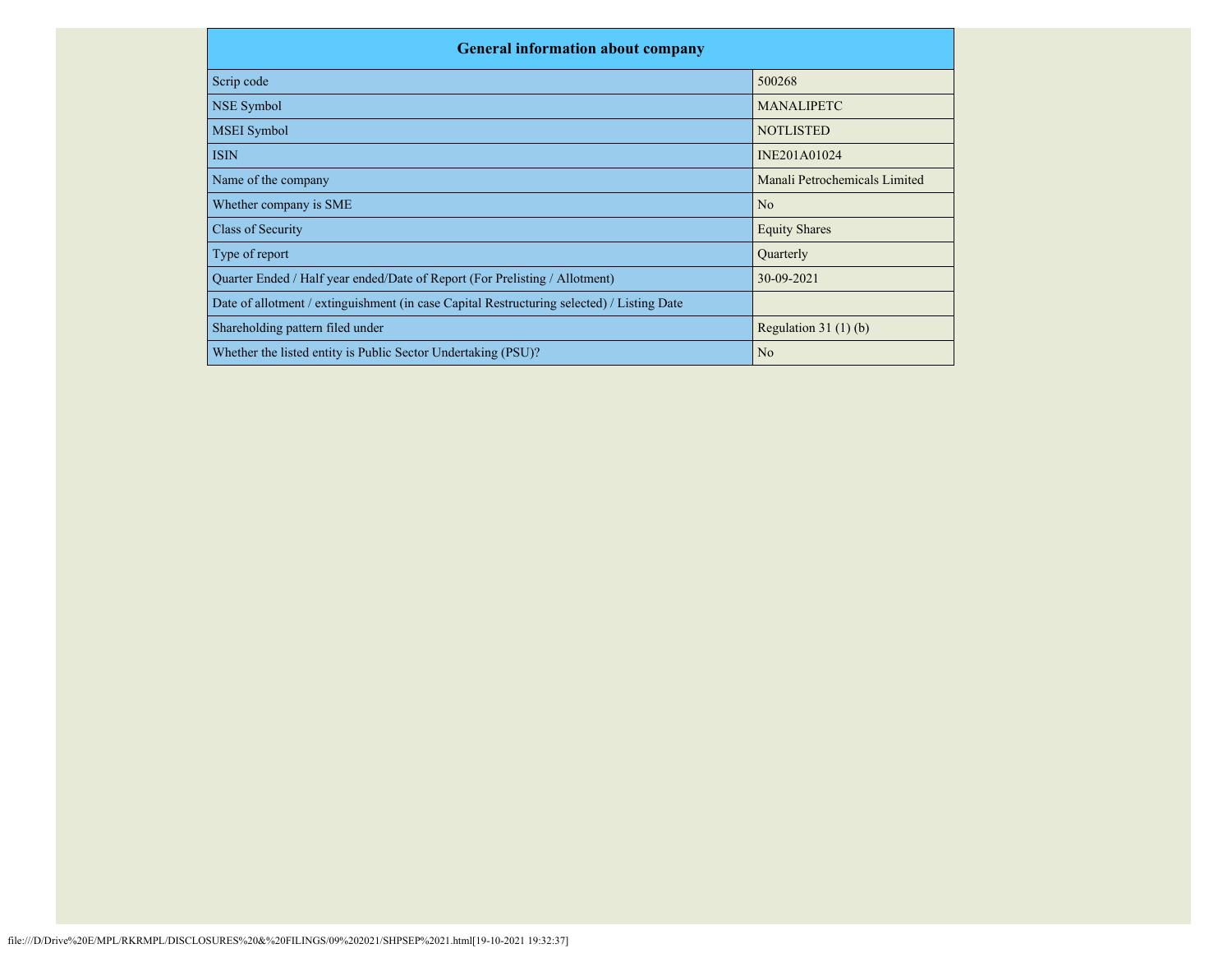|            | <b>Declaration</b>                                                                        |                |                                |                              |                             |  |  |  |  |  |
|------------|-------------------------------------------------------------------------------------------|----------------|--------------------------------|------------------------------|-----------------------------|--|--|--|--|--|
| Sr.<br>No. | Particular                                                                                | Yes/No         | Promoter and<br>Promoter Group | <b>Public</b><br>shareholder | Non Promoter-<br>Non Public |  |  |  |  |  |
|            | Whether the Listed Entity has issued any partly paid up shares?                           | N <sub>o</sub> | N <sub>o</sub>                 | No                           | N <sub>o</sub>              |  |  |  |  |  |
|            | Whether the Listed Entity has issued any Convertible Securities                           | No             | N <sub>o</sub>                 | No                           | N <sub>o</sub>              |  |  |  |  |  |
| 3          | Whether the Listed Entity has issued any Warrants?                                        | N <sub>o</sub> | N <sub>o</sub>                 | No                           | N <sub>o</sub>              |  |  |  |  |  |
| 4          | Whether the Listed Entity has any shares against which<br>depository receipts are issued? | N <sub>o</sub> | N <sub>o</sub>                 | No                           | N <sub>o</sub>              |  |  |  |  |  |
| 5          | Whether the Listed Entity has any shares in locked-in?                                    | N <sub>o</sub> | N <sub>o</sub>                 | No                           | N <sub>o</sub>              |  |  |  |  |  |
| 6          | Whether any shares held by promoters are pledge or otherwise<br>encumbered?               | N <sub>o</sub> | N <sub>o</sub>                 |                              |                             |  |  |  |  |  |
|            | Whether company has equity shares with differential voting<br>rights?                     | No             | N <sub>o</sub>                 | No                           | N <sub>o</sub>              |  |  |  |  |  |
| 8          | Whether the listed entity has any significant beneficial owner?                           | Yes            |                                |                              |                             |  |  |  |  |  |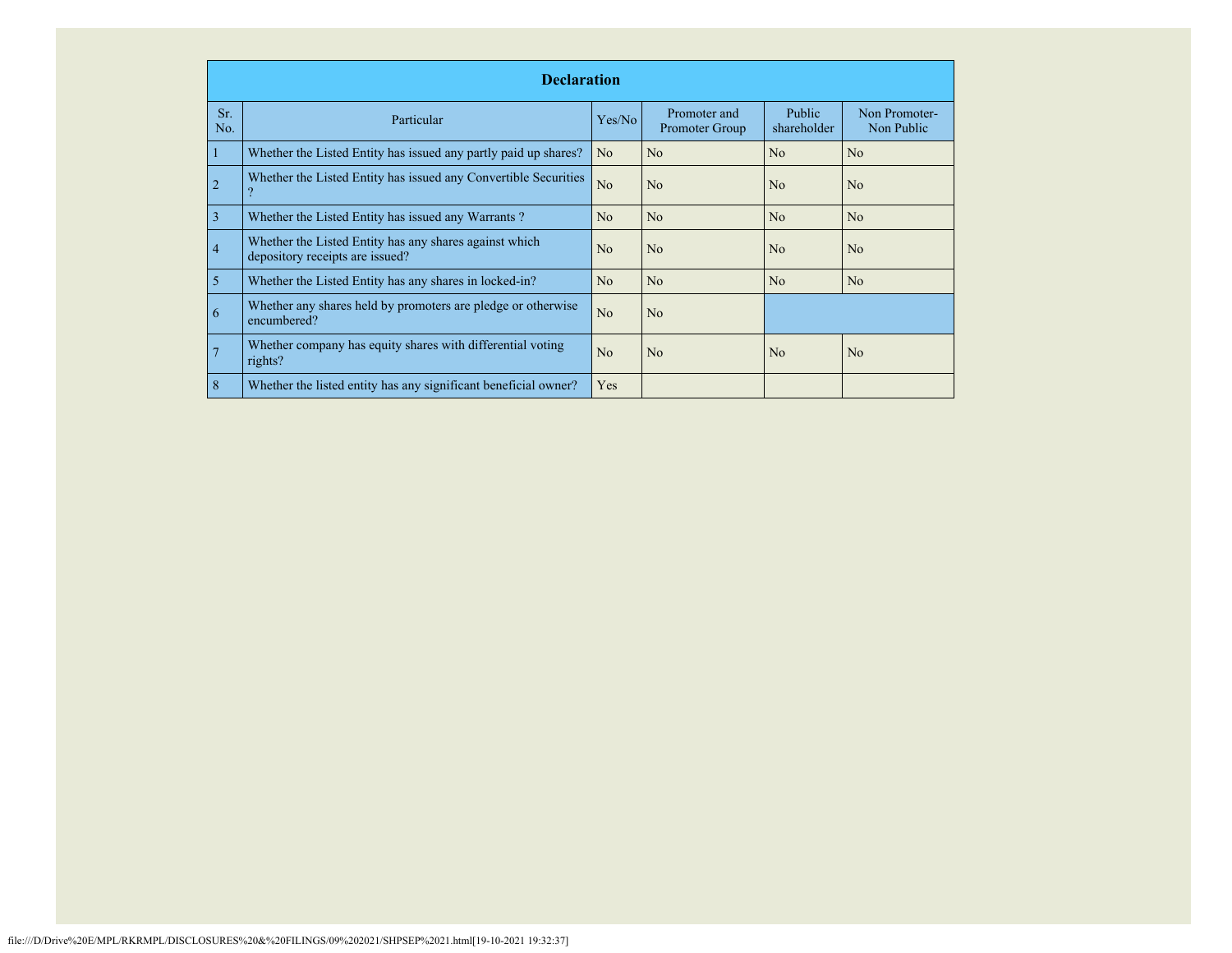|          | Table I - Summary Statement holding of specified securities |                                                       |             |                                 |                                |                                  |                                                        |                                                                  |               |           |                                   |  |  |
|----------|-------------------------------------------------------------|-------------------------------------------------------|-------------|---------------------------------|--------------------------------|----------------------------------|--------------------------------------------------------|------------------------------------------------------------------|---------------|-----------|-----------------------------------|--|--|
|          |                                                             | No. of                                                |             | No. Of<br>Partly                | No. Of                         | Total nos.                       | Shareholding<br>as a % of total                        | Number of Voting Rights held in each<br>class of securities (IX) |               |           |                                   |  |  |
| Category | Category<br>of<br>shareholder<br>(II)                       | Nos. Of<br>shareholders<br>up equity<br>(III)<br>(IV) | fully paid  | paid-<br>up                     | shares<br>underlying           | shares held                      | no. of shares<br>(calculated as                        | No of Voting (XIV) Rights                                        |               |           |                                   |  |  |
| (I)      |                                                             |                                                       | shares held | equity<br>shares<br>held<br>(V) | Depository<br>Receipts<br>(VI) | $(VII) =$<br>$(IV)+(V)+$<br>(VI) | per SCRR,<br>1957) (VIII)<br>As a $%$ of<br>$(A+B+C2)$ | Class eg:<br>$\overline{X}$                                      | Class<br>eg:y | Total     | Total as<br>$a\%$ of<br>$(A+B+C)$ |  |  |
| (A)      | Promoter<br>$\&$<br>Promoter<br>Group                       | 5                                                     | 77167251    |                                 |                                | 77167251                         | 44.86                                                  | 77167251                                                         |               | 77167251  | 44.86                             |  |  |
| (B)      | Public                                                      | 140819                                                | 94831978    |                                 |                                | 94831978                         | 55.14                                                  | 94831978                                                         |               | 94831978  | 55.14                             |  |  |
| (C)      | Non<br>Promoter-<br>Non Public                              |                                                       |             |                                 |                                |                                  |                                                        |                                                                  |               |           |                                   |  |  |
| (C1)     | <b>Shares</b><br>underlying<br><b>DRs</b>                   |                                                       |             |                                 |                                |                                  |                                                        |                                                                  |               |           |                                   |  |  |
| (C2)     | Shares held<br>by<br>Employee<br><b>Trusts</b>              |                                                       |             |                                 |                                |                                  |                                                        |                                                                  |               |           |                                   |  |  |
|          | Total                                                       | 140824                                                | 171999229   |                                 |                                | 171999229                        | 100                                                    | 171999229                                                        |               | 171999229 | 100                               |  |  |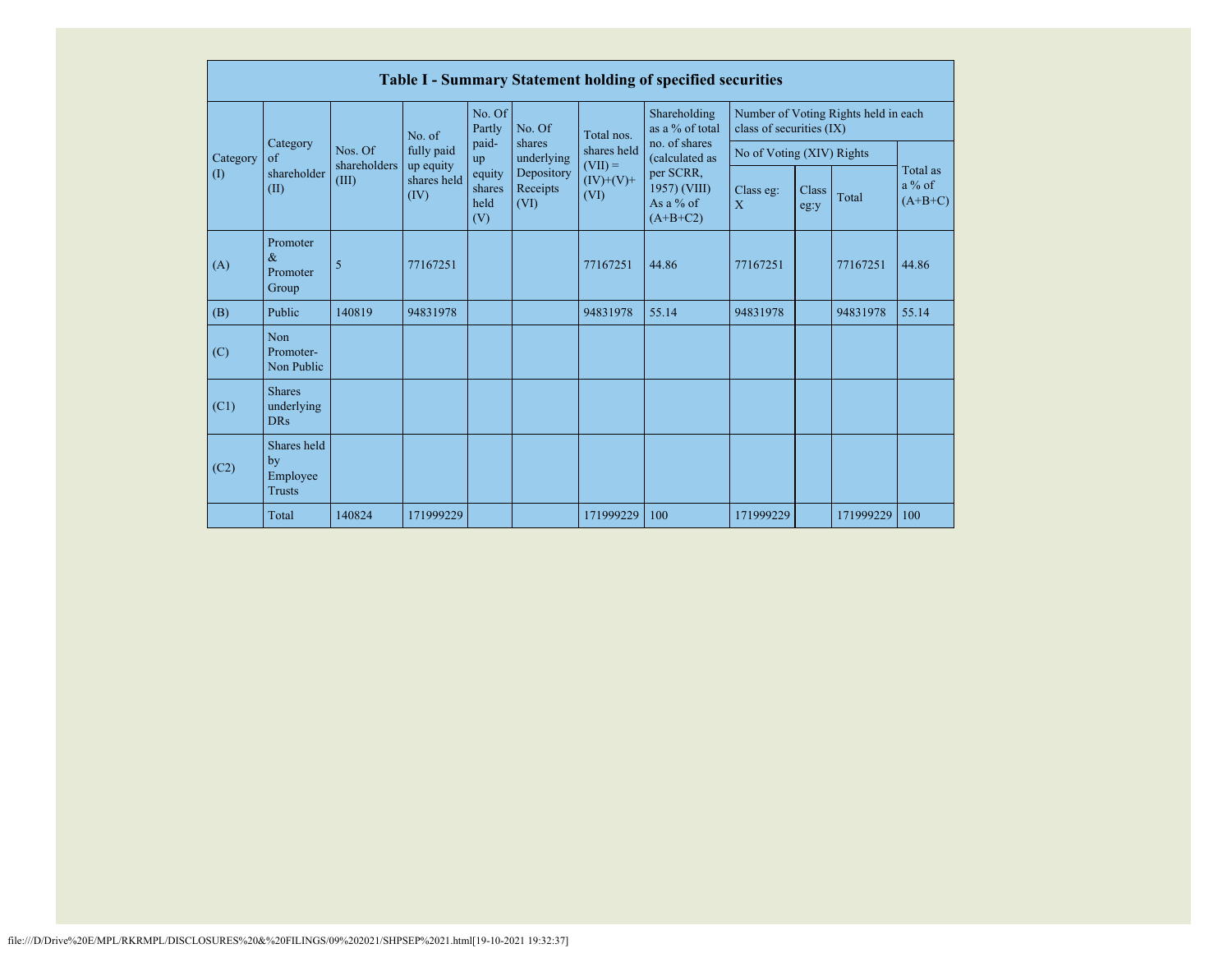|           |                                                |                                                 |                                       |                                                           | Table I - Summary Statement holding of specified securities                                |                                        |                                                        |                                                                               |                                                           |                                       |
|-----------|------------------------------------------------|-------------------------------------------------|---------------------------------------|-----------------------------------------------------------|--------------------------------------------------------------------------------------------|----------------------------------------|--------------------------------------------------------|-------------------------------------------------------------------------------|-----------------------------------------------------------|---------------------------------------|
| Category  | Category<br>of                                 | No. Of<br><b>Shares</b><br>Underlying           | No. of<br><b>Shares</b><br>Underlying | No. Of Shares<br>Underlying<br>Outstanding<br>convertible | Shareholding, as a %<br>assuming full<br>conversion of<br>convertible securities (         | Number of<br>Locked in<br>shares (XII) |                                                        | Number of<br><b>Shares</b><br>pledged or<br>otherwise<br>encumbered<br>(XIII) |                                                           | Number of<br>equity shares<br>held in |
| $\rm (I)$ | shareholder<br>(II)                            | Outstanding<br>convertible<br>securities<br>(X) | Outstanding<br>Warrants<br>$(X_i)$    | securities and<br>No. Of<br>Warrants $(X_i)$<br>(a)       | as a percentage of<br>diluted share capital)<br>$(XI) = (VII)+(X) As a$<br>% of $(A+B+C2)$ | No.<br>(a)                             | Asa<br>$%$ of<br>total<br><b>Shares</b><br>held<br>(b) | No.<br>(a)                                                                    | As $a$<br>$%$ of<br>total<br><b>Shares</b><br>held<br>(b) | dematerialized<br>form $(XIV)$        |
| (A)       | Promoter<br>$\&$<br>Promoter<br>Group          |                                                 |                                       |                                                           | 44.86                                                                                      |                                        |                                                        |                                                                               |                                                           | 77167251                              |
| (B)       | Public                                         |                                                 |                                       |                                                           | 55.14                                                                                      |                                        |                                                        |                                                                               |                                                           | 87734631                              |
| (C)       | Non<br>Promoter-<br>Non Public                 |                                                 |                                       |                                                           |                                                                                            |                                        |                                                        |                                                                               |                                                           |                                       |
| (C1)      | <b>Shares</b><br>underlying<br><b>DRs</b>      |                                                 |                                       |                                                           |                                                                                            |                                        |                                                        |                                                                               |                                                           |                                       |
| (C2)      | Shares held<br>by<br>Employee<br><b>Trusts</b> |                                                 |                                       |                                                           |                                                                                            |                                        |                                                        |                                                                               |                                                           |                                       |
|           | Total                                          |                                                 |                                       |                                                           | 100                                                                                        |                                        |                                                        |                                                                               |                                                           | 164901882                             |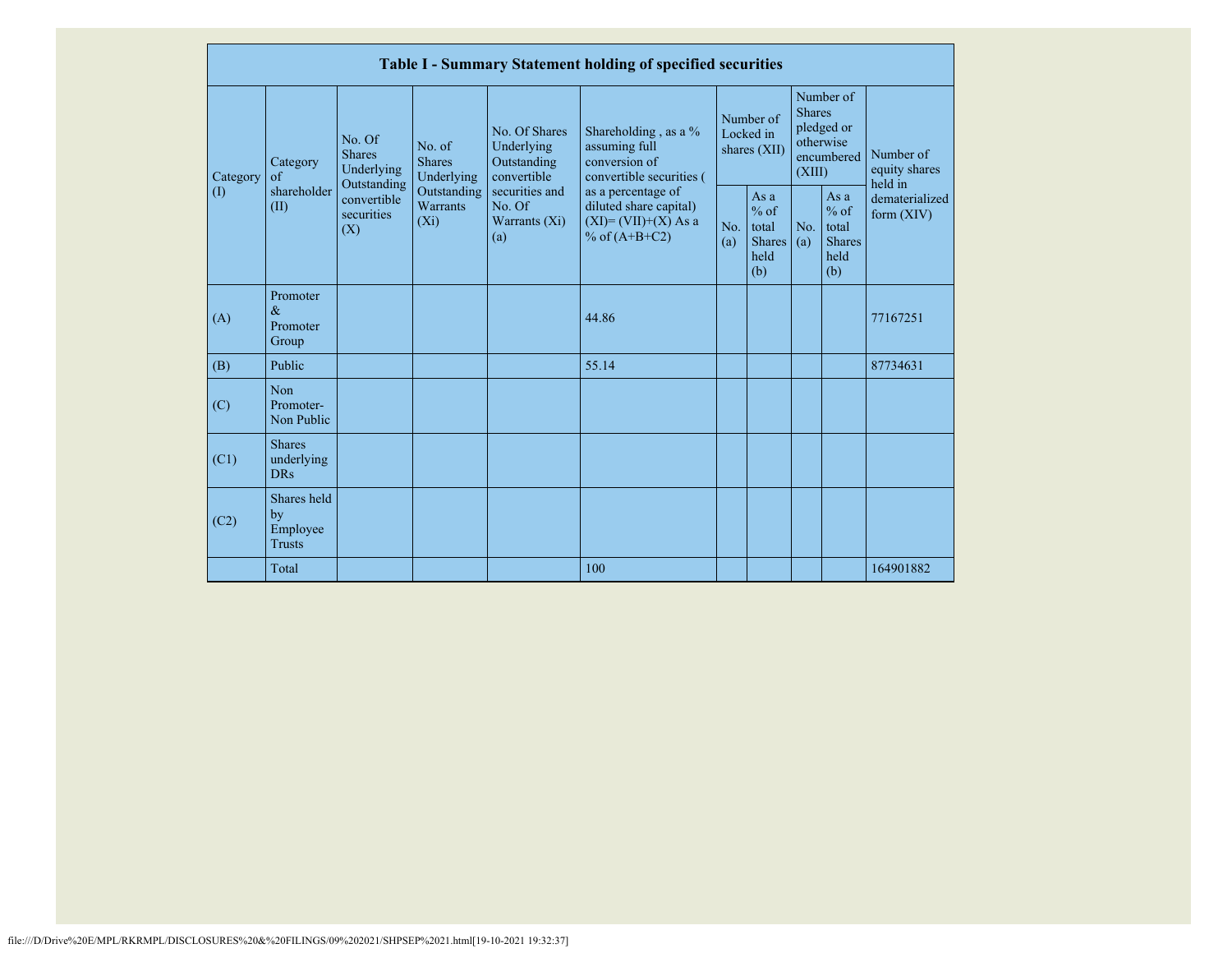|                                                                                                |                                            |                                                                                      |                                                          |                                       |                                |                                  | Table II - Statement showing shareholding pattern of the Promoter and Promoter Group |                           |               |                                      |                                              |  |
|------------------------------------------------------------------------------------------------|--------------------------------------------|--------------------------------------------------------------------------------------|----------------------------------------------------------|---------------------------------------|--------------------------------|----------------------------------|--------------------------------------------------------------------------------------|---------------------------|---------------|--------------------------------------|----------------------------------------------|--|
|                                                                                                |                                            |                                                                                      |                                                          | No.<br><b>Of</b>                      | No. Of                         |                                  | Shareholding<br>as a % of                                                            | class of securities (IX)  |               | Number of Voting Rights held in each |                                              |  |
|                                                                                                | Category &<br>Name of the                  | Nos. Of                                                                              | No. of<br>fully paid<br>up equity<br>shares held<br>(IV) | Partly<br>paid-                       | shares<br>underlying           | Total nos.<br>shares held        | total no. of<br>shares                                                               | No of Voting (XIV) Rights |               |                                      | Total                                        |  |
| Sr.                                                                                            | Shareholders<br>$\left( \mathrm{I}\right)$ | shareholders<br>(III)                                                                |                                                          | up<br>equity<br>shares<br>held<br>(V) | Depository<br>Receipts<br>(VI) | $(VII) =$<br>$(IV)+(V)+$<br>(VI) | (calculated<br>as per SCRR,<br>1957) (VIII)<br>As a % of<br>$(A+B+C2)$               | Class eg:<br>X            | Class<br>eg:y | Total                                | as a $\%$<br>of<br>Total<br>Voting<br>rights |  |
| A                                                                                              |                                            | Table II - Statement showing shareholding pattern of the Promoter and Promoter Group |                                                          |                                       |                                |                                  |                                                                                      |                           |               |                                      |                                              |  |
| (1)                                                                                            | Indian                                     |                                                                                      |                                                          |                                       |                                |                                  |                                                                                      |                           |               |                                      |                                              |  |
| (c)                                                                                            | Financial<br>Institutions/<br><b>Banks</b> | $\mathbf{1}$                                                                         | 11212500                                                 |                                       |                                | 11212500                         | 6.52                                                                                 | 11212500                  |               | 11212500                             | 6.52                                         |  |
| (d)                                                                                            | Any Other<br>(specify)                     | $\overline{\mathbf{4}}$                                                              | 65954751                                                 |                                       |                                | 65954751                         | 38.35                                                                                | 65954751                  |               | 65954751                             | 38.35                                        |  |
| Sub-Total<br>(A)(1)                                                                            |                                            | 5                                                                                    | 77167251                                                 |                                       |                                | 77167251                         | 44.86                                                                                | 77167251                  |               | 77167251                             | 44.86                                        |  |
| (2)                                                                                            | Foreign                                    |                                                                                      |                                                          |                                       |                                |                                  |                                                                                      |                           |               |                                      |                                              |  |
| Total<br>Shareholding<br>of Promoter<br>and<br>Promoter<br>Group $(A)=$<br>$(A)(1)+(A)$<br>(2) |                                            | 5                                                                                    | 77167251                                                 |                                       |                                | 77167251                         | 44.86                                                                                | 77167251                  |               | 77167251                             | 44.86                                        |  |
| $\bf{B}$                                                                                       |                                            | Table III - Statement showing shareholding pattern of the Public shareholder         |                                                          |                                       |                                |                                  |                                                                                      |                           |               |                                      |                                              |  |
| (1)                                                                                            | Institutions                               |                                                                                      |                                                          |                                       |                                |                                  |                                                                                      |                           |               |                                      |                                              |  |
| (a)                                                                                            | Mutual<br>Funds                            | 6                                                                                    | 54900                                                    |                                       |                                | 54900                            | 0.03                                                                                 | 54900                     |               | 54900                                | 0.03                                         |  |
| (c)                                                                                            | Alternate<br>Investment<br>Funds           | $\mathbf{1}$                                                                         | 29350                                                    |                                       |                                | 29350                            | 0.02                                                                                 | 29350                     |               | 29350                                | 0.02                                         |  |
| (e)                                                                                            | Foreign<br>Portfolio<br>Investors          | 21                                                                                   | 3104095                                                  |                                       |                                | 3104095                          | 1.8                                                                                  | 3104095                   |               | 3104095                              | 1.8                                          |  |
| (f)                                                                                            | Financial<br>Institutions/<br><b>Banks</b> | $\sqrt{5}$                                                                           | 1650                                                     |                                       |                                | 1650                             | $\mathbf{0}$                                                                         | 1650                      |               | 1650                                 | $\boldsymbol{0}$                             |  |
| Sub-Total<br>(B)(1)                                                                            |                                            | 33                                                                                   | 3189995                                                  |                                       |                                | 3189995                          | 1.85                                                                                 | 3189995                   |               | 3189995                              | 1.85                                         |  |
| (3)                                                                                            | Non-institutions                           |                                                                                      |                                                          |                                       |                                |                                  |                                                                                      |                           |               |                                      |                                              |  |
|                                                                                                | Individuals -                              |                                                                                      |                                                          |                                       |                                |                                  |                                                                                      |                           |               |                                      |                                              |  |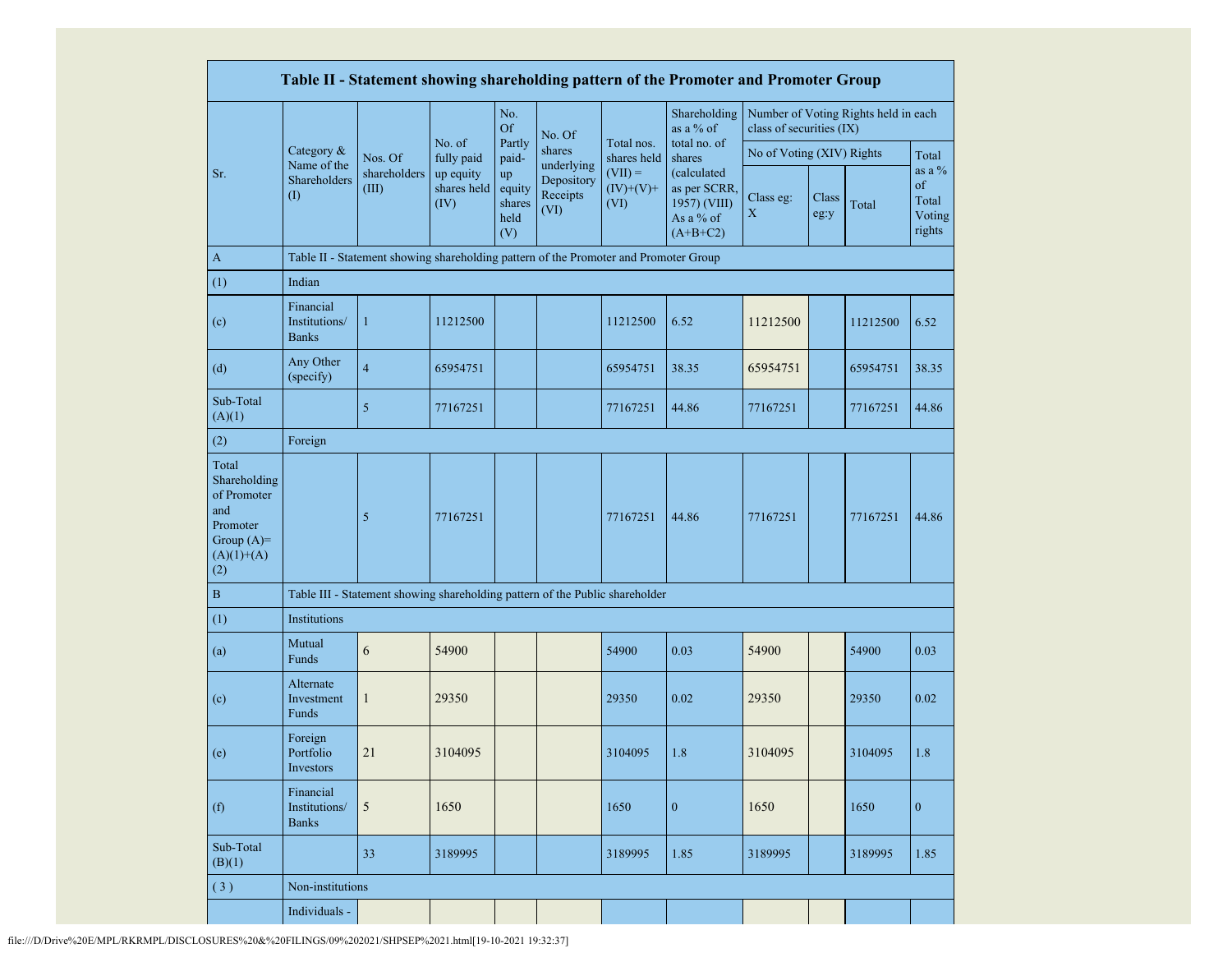| (a(i))                                                                        | i.Individual<br>shareholders<br>holding<br>nominal<br>share capital<br>up to Rs. 2<br>lakhs.                           | 135837                                                                                        | 55456357  |  |  | 55456357  | 32.24 | 55456357  |  | 55456357  | 32.24 |
|-------------------------------------------------------------------------------|------------------------------------------------------------------------------------------------------------------------|-----------------------------------------------------------------------------------------------|-----------|--|--|-----------|-------|-----------|--|-----------|-------|
| (a(ii))                                                                       | Individuals -<br>ii. Individual<br>shareholders<br>holding<br>nominal<br>share capital<br>in excess of<br>Rs. 2 lakhs. | 127                                                                                           | 13574171  |  |  | 13574171  | 7.89  | 13574171  |  | 13574171  | 7.89  |
| (e)                                                                           | Any Other<br>(specify)                                                                                                 | 4822                                                                                          | 22611455  |  |  | 22611455  | 13.15 | 22611455  |  | 22611455  | 13.15 |
| Sub-Total<br>(B)(3)                                                           |                                                                                                                        | 140786                                                                                        | 91641983  |  |  | 91641983  | 53.28 | 91641983  |  | 91641983  | 53.28 |
| <b>Total Public</b><br>Shareholding<br>$(B)= (B)(1) +$<br>$(B)(2)+(B)$<br>(3) |                                                                                                                        | 140819                                                                                        | 94831978  |  |  | 94831978  | 55.14 | 94831978  |  | 94831978  | 55.14 |
| $\mathbf C$                                                                   |                                                                                                                        | Table IV - Statement showing shareholding pattern of the Non Promoter- Non Public shareholder |           |  |  |           |       |           |  |           |       |
| Total (<br>$A+B+C2$ )                                                         |                                                                                                                        | 140824                                                                                        | 171999229 |  |  | 171999229 | 100   | 171999229 |  | 171999229 | 100   |
| Total<br>$(A+B+C)$                                                            |                                                                                                                        | 140824                                                                                        | 171999229 |  |  | 171999229 | 100   | 171999229 |  | 171999229 | 100   |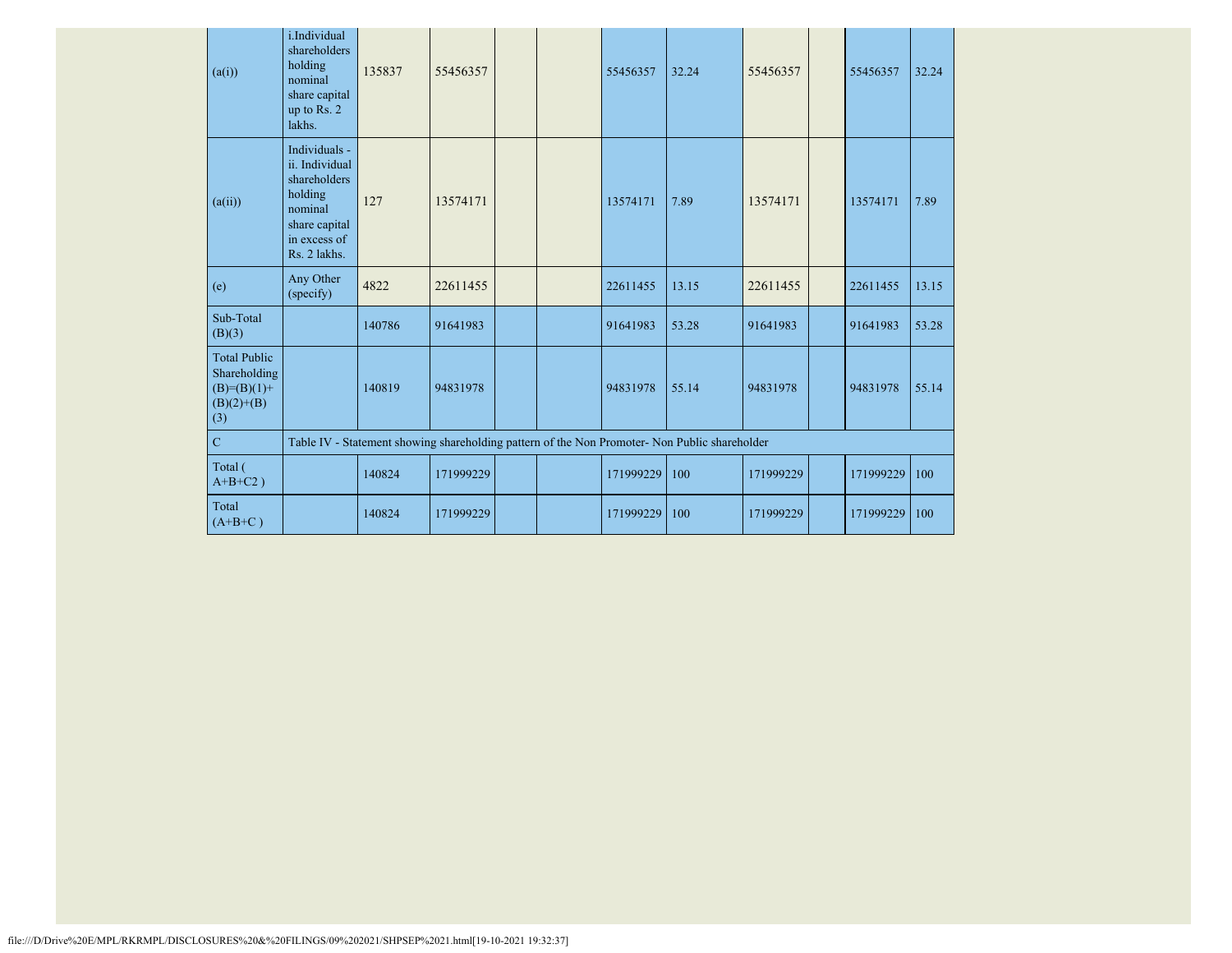|                                                                                         |                                                                                                                                |                         |                                                             | Table II - Statement showing shareholding pattern of the Promoter and Promoter Group |  |                                                  |                         |                                                    |                                       |  |
|-----------------------------------------------------------------------------------------|--------------------------------------------------------------------------------------------------------------------------------|-------------------------|-------------------------------------------------------------|--------------------------------------------------------------------------------------|--|--------------------------------------------------|-------------------------|----------------------------------------------------|---------------------------------------|--|
|                                                                                         | No. Of<br>No. of<br><b>Shares</b><br><b>Shares</b><br>Underlying<br>Outstanding<br>convertible<br>securities<br>$(X_i)$<br>(X) | Underlying              | No. Of Shares<br>Underlying<br>Outstanding                  | Shareholding, as a %<br>assuming full conversion of<br>convertible securities (as a  |  | Number of<br>Locked in<br>shares (XII)           | <b>Shares</b><br>(XIII) | Number of<br>pledged or<br>otherwise<br>encumbered | Number of<br>equity shares<br>held in |  |
| Sr.                                                                                     |                                                                                                                                | Outstanding<br>Warrants | convertible<br>securities and<br>No. Of Warrants<br>(Xi)(a) | percentage of diluted share<br>capital) $(XI) = (VII)+(X) As$<br>a % of $(A+B+C2)$   |  | As a<br>$%$ of<br>total<br>Shares<br>held<br>(b) | No.<br>(a)              | As a<br>$%$ of<br>total<br>Shares<br>held<br>(b)   | dematerialized<br>form (XIV)          |  |
| $\mathbf{A}$                                                                            |                                                                                                                                |                         |                                                             | Table II - Statement showing shareholding pattern of the Promoter and Promoter Group |  |                                                  |                         |                                                    |                                       |  |
| (1)                                                                                     | Indian                                                                                                                         |                         |                                                             |                                                                                      |  |                                                  |                         |                                                    |                                       |  |
| (c)                                                                                     |                                                                                                                                |                         |                                                             | 6.52                                                                                 |  |                                                  |                         |                                                    | 11212500                              |  |
| (d)                                                                                     |                                                                                                                                |                         |                                                             | 38.35                                                                                |  |                                                  |                         |                                                    | 65954751                              |  |
| Sub-Total (A)<br>(1)                                                                    |                                                                                                                                |                         |                                                             | 44.86                                                                                |  |                                                  |                         |                                                    | 77167251                              |  |
| (2)                                                                                     | Foreign                                                                                                                        |                         |                                                             |                                                                                      |  |                                                  |                         |                                                    |                                       |  |
| Total<br>Shareholding<br>of Promoter<br>and Promoter<br>Group $(A)=$<br>$(A)(1)+(A)(2)$ |                                                                                                                                |                         |                                                             | 44.86                                                                                |  |                                                  |                         |                                                    | 77167251                              |  |
| $\, {\bf B}$                                                                            |                                                                                                                                |                         |                                                             | Table III - Statement showing shareholding pattern of the Public shareholder         |  |                                                  |                         |                                                    |                                       |  |
| (1)                                                                                     | Institutions                                                                                                                   |                         |                                                             |                                                                                      |  |                                                  |                         |                                                    |                                       |  |
| (a)                                                                                     |                                                                                                                                |                         |                                                             | 0.03                                                                                 |  |                                                  |                         |                                                    | 17850                                 |  |
| (c)                                                                                     |                                                                                                                                |                         |                                                             | 0.02                                                                                 |  |                                                  |                         |                                                    | 29350                                 |  |
| (e)                                                                                     |                                                                                                                                |                         |                                                             | 1.8                                                                                  |  |                                                  |                         |                                                    | 3104095                               |  |
| (f)                                                                                     |                                                                                                                                |                         |                                                             | $\boldsymbol{0}$                                                                     |  |                                                  |                         |                                                    | 150                                   |  |
| Sub-Total (B)<br>(1)                                                                    |                                                                                                                                |                         |                                                             | 1.85                                                                                 |  |                                                  |                         |                                                    | 3151445                               |  |
| (3)                                                                                     | Non-institutions                                                                                                               |                         |                                                             |                                                                                      |  |                                                  |                         |                                                    |                                       |  |
| (a(i))                                                                                  |                                                                                                                                |                         |                                                             | 32.24                                                                                |  |                                                  |                         |                                                    | 48917010                              |  |
| (a(ii))                                                                                 |                                                                                                                                |                         |                                                             | 7.89                                                                                 |  |                                                  |                         |                                                    | 13499261                              |  |
| (e)                                                                                     |                                                                                                                                |                         |                                                             | 13.15                                                                                |  |                                                  |                         |                                                    | 22166915                              |  |
| Sub-Total (B)<br>(3)                                                                    |                                                                                                                                |                         |                                                             | 53.28                                                                                |  |                                                  |                         |                                                    | 84583186                              |  |
| <b>Total Public</b><br>Shareholding                                                     |                                                                                                                                |                         |                                                             |                                                                                      |  |                                                  |                         |                                                    |                                       |  |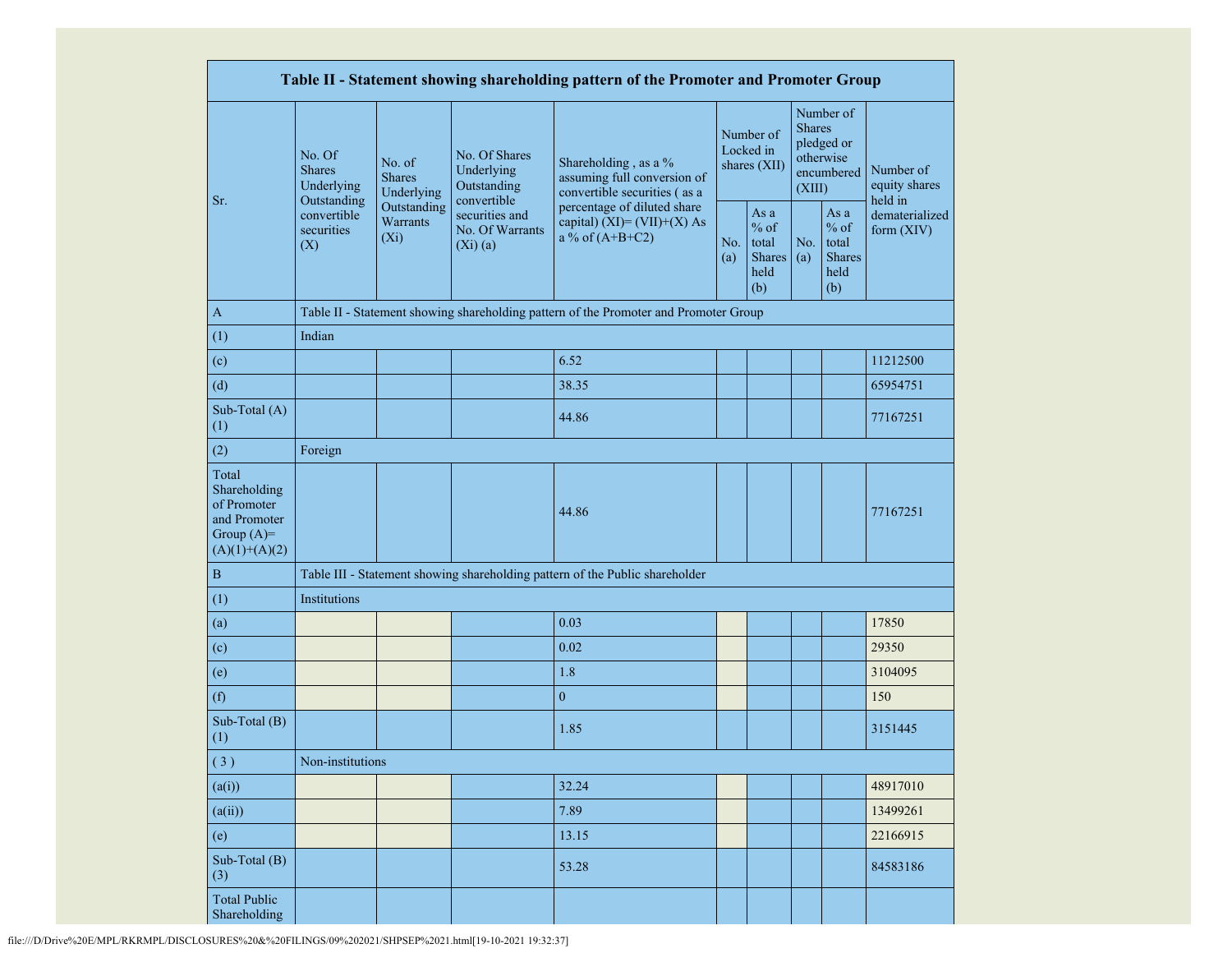| $(B)=(B)(1)+$<br>$(B)(2)+(B)(3)$ |  | 55.14                                                                                         |  |  | 87734631  |
|----------------------------------|--|-----------------------------------------------------------------------------------------------|--|--|-----------|
|                                  |  | Table IV - Statement showing shareholding pattern of the Non Promoter- Non Public shareholder |  |  |           |
| Total<br>$A+B+C2$ )              |  | 100                                                                                           |  |  | 164901882 |
| Total $(A+B+C)$                  |  | 100                                                                                           |  |  | 164901882 |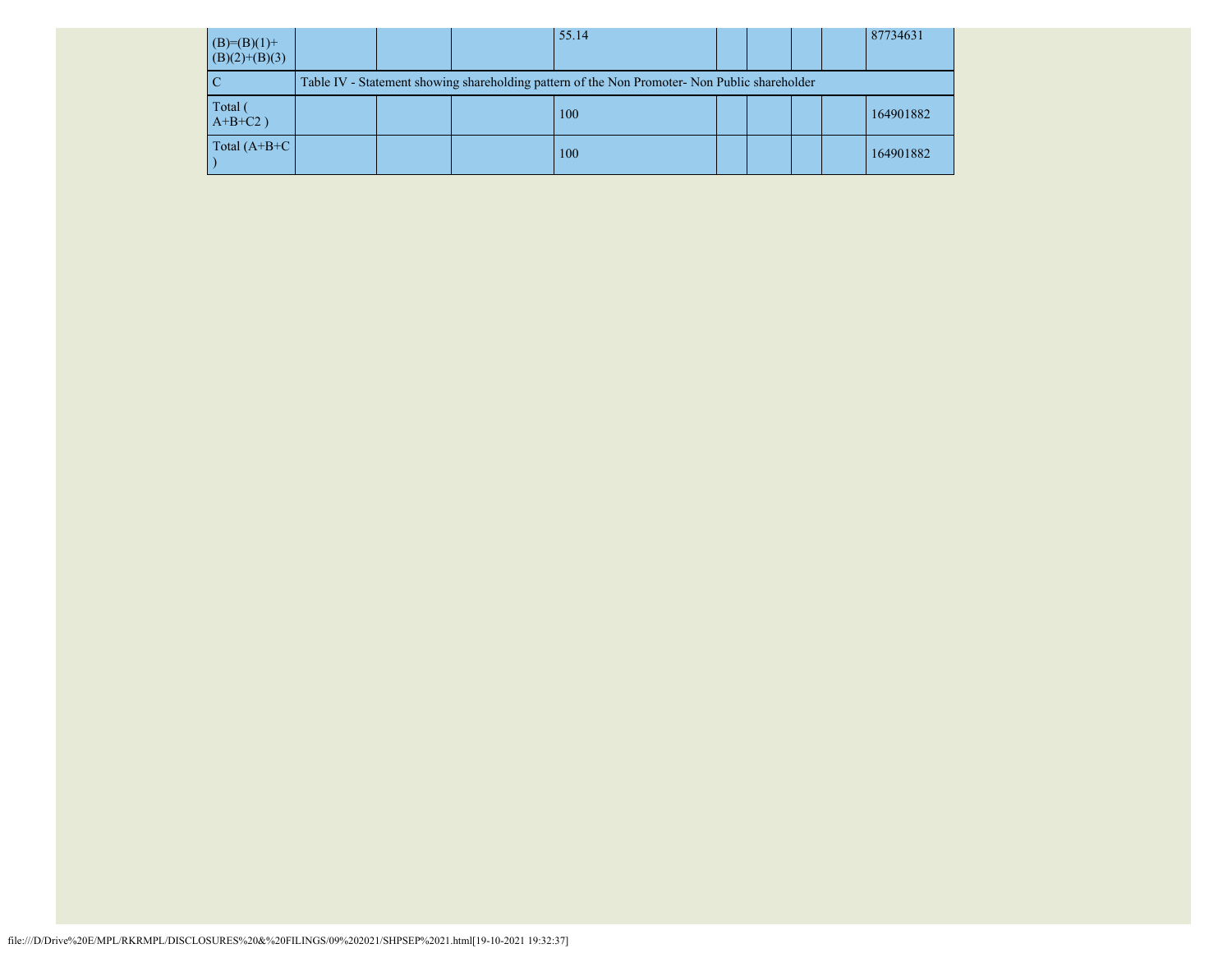|                                                                                                                      | <b>Financial Institutions/ Banks</b>                          |                       |
|----------------------------------------------------------------------------------------------------------------------|---------------------------------------------------------------|-----------------------|
| Searial No.                                                                                                          | $\mathbf{1}$                                                  |                       |
| Name of the<br>Shareholders (I)                                                                                      | TAMILNADU INDUSTRIAL DEVELOPMENT CORPORATION LTD              | Click here to go back |
| PAN(II)                                                                                                              | AAACT3409P                                                    | Total                 |
| No. of fully paid<br>up equity shares<br>held (IV)                                                                   | 11212500                                                      | 11212500              |
| No. Of Partly paid-<br>up equity shares<br>held(V)                                                                   |                                                               |                       |
| No. Of shares<br>underlying<br>Depository<br>Receipts (VI)                                                           |                                                               |                       |
| Total nos. shares<br>held $(VII) = (IV) +$<br>$(V)$ + $(VI)$                                                         | 11212500                                                      | 11212500              |
| Shareholding as a<br>% of total no. of<br>shares (calculated<br>as per SCRR,<br>1957) (VIII) As a<br>% of $(A+B+C2)$ | 6.52                                                          | 6.52                  |
|                                                                                                                      | Number of Voting Rights held in each class of securities (IX) |                       |
| Class eg: X                                                                                                          | 11212500                                                      | 11212500              |
| Class eg:y                                                                                                           |                                                               |                       |
| Total                                                                                                                | 11212500                                                      | 11212500              |
| Total as a % of<br><b>Total Voting rights</b>                                                                        | 6.52                                                          | 6.52                  |
| No. Of Shares<br>Underlying<br>Outstanding<br>convertible<br>securities $(X)$                                        |                                                               |                       |
| No. of Shares<br>Underlying<br>Outstanding<br>Warrants (Xi)                                                          |                                                               |                       |
| No. Of Shares<br>Underlying<br>Outstanding<br>convertible<br>securities and No.<br>Of Warrants (Xi)<br>(a)           |                                                               |                       |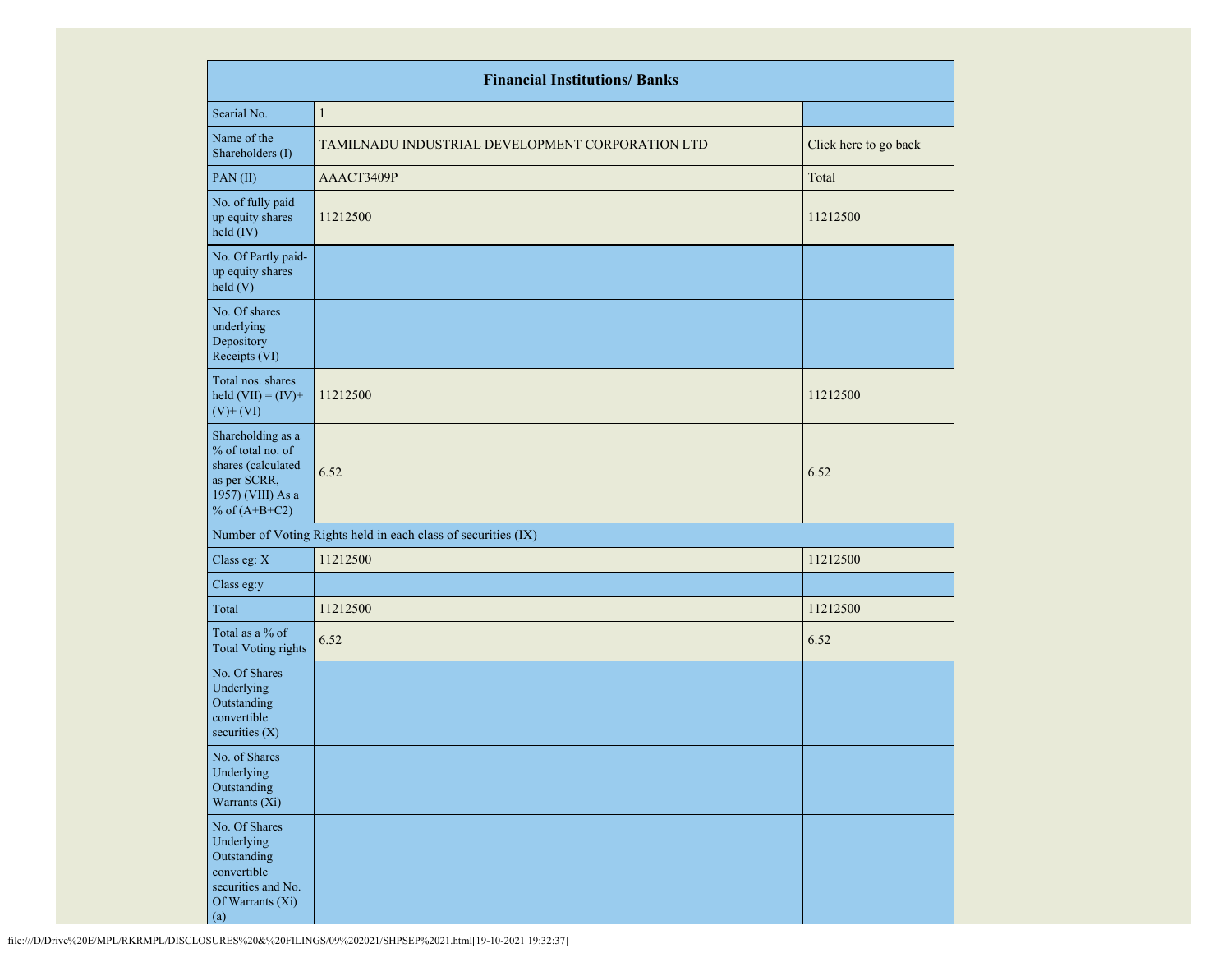| Shareholding, as a<br>% assuming full<br>conversion of<br>convertible<br>securities (as a<br>percentage of<br>diluted share<br>capital) (XI)=<br>$(VII)+(X)$ As a %<br>of $(A+B+C2)$ | 6.52                                                    | 6.52     |
|--------------------------------------------------------------------------------------------------------------------------------------------------------------------------------------|---------------------------------------------------------|----------|
| Number of Locked in shares (XII)                                                                                                                                                     |                                                         |          |
| No. (a)                                                                                                                                                                              |                                                         |          |
| As a % of total<br>Shares held (b)                                                                                                                                                   |                                                         |          |
|                                                                                                                                                                                      | Number of Shares pledged or otherwise encumbered (XIII) |          |
| No. (a)                                                                                                                                                                              |                                                         |          |
| As a % of total<br>Shares held (b)                                                                                                                                                   |                                                         |          |
| Number of equity<br>shares held in<br>dematerialized<br>form $(XIV)$                                                                                                                 | 11212500                                                | 11212500 |
| Reason for not providing PAN                                                                                                                                                         |                                                         |          |
| Reason for not<br>providing PAN                                                                                                                                                      |                                                         |          |
| Shareholder type                                                                                                                                                                     | Promoter                                                |          |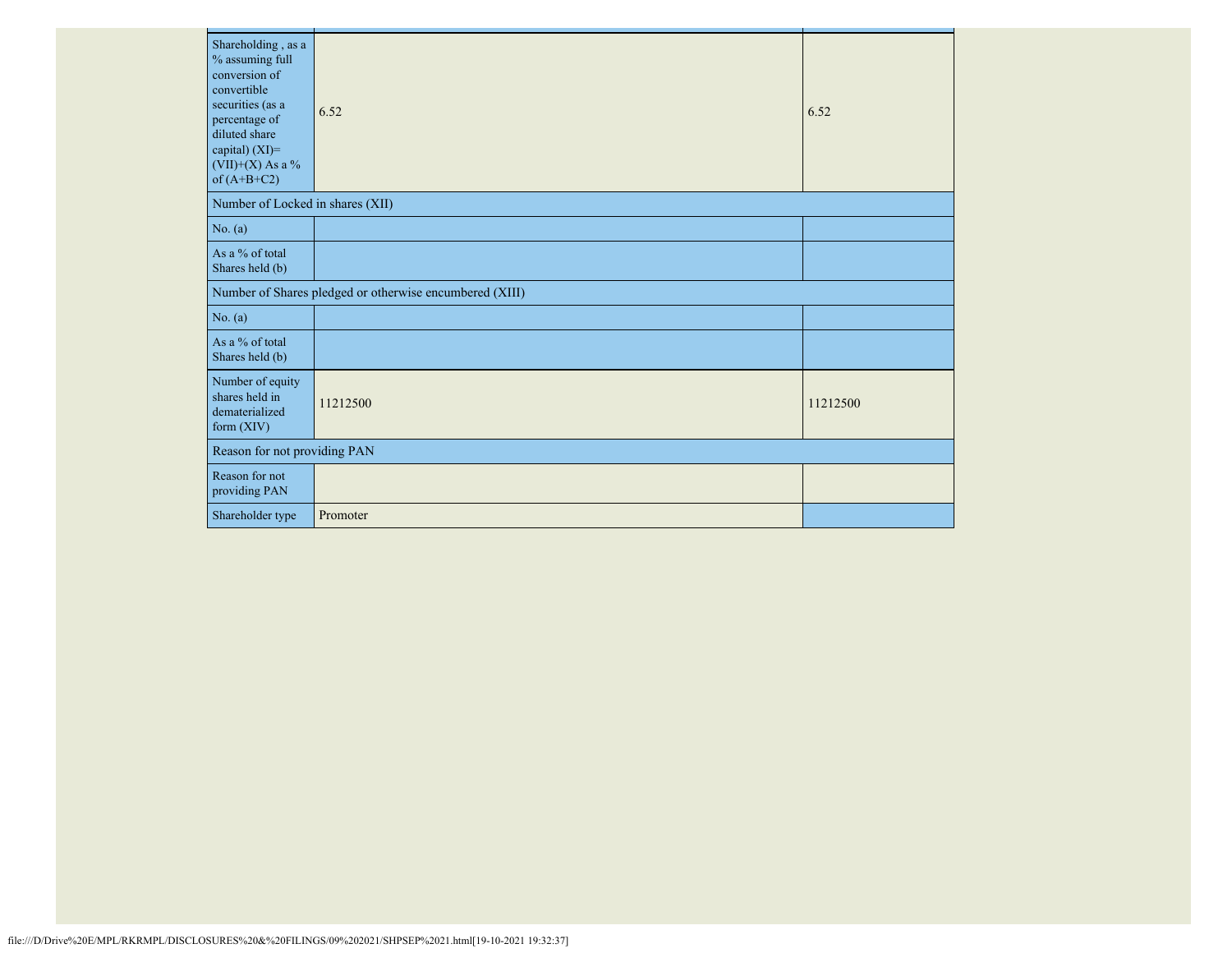|                                                                                                                      | <b>Any Other (specify)</b>                                    |                                                                          |                                                    |                                        |                          |  |  |  |  |  |  |  |
|----------------------------------------------------------------------------------------------------------------------|---------------------------------------------------------------|--------------------------------------------------------------------------|----------------------------------------------------|----------------------------------------|--------------------------|--|--|--|--|--|--|--|
| Searial No.                                                                                                          | $\mathbf{1}$                                                  | $\sqrt{2}$                                                               | 3                                                  | $\overline{4}$                         |                          |  |  |  |  |  |  |  |
| Category                                                                                                             | <b>Bodies Corporate</b>                                       | <b>Bodies Corporate</b>                                                  | <b>Bodies Corporate</b>                            | Director or<br>Director's<br>Relatives | Click here<br>to go back |  |  |  |  |  |  |  |
| Name of the<br>Shareholders (I)                                                                                      | <b>SIDD LIFE SCIENCES</b><br>PRIVATE LIMITED                  | SOUTHERN PETROCHEMICAL<br><b>INDUSTRIES</b><br><b>CORPORATIONLIMITED</b> | <b>RANFORD</b><br><b>INVESTMENTS</b><br><b>LTD</b> | <b>ASHWIN C</b><br><b>MUTHIAH</b>      |                          |  |  |  |  |  |  |  |
| PAN(II)                                                                                                              | AAECS9251J                                                    | AAACS4668K                                                               | AADCR5452K                                         | AAEPA4148H                             | Total                    |  |  |  |  |  |  |  |
| No. of the<br>Shareholders (I)                                                                                       | $\mathbf{1}$                                                  | $\mathbf{1}$                                                             | $\mathbf{1}$                                       | $\mathbf{1}$                           | $\overline{4}$           |  |  |  |  |  |  |  |
| No. of fully paid<br>up equity shares<br>held (IV)                                                                   | 65846053                                                      | 10000                                                                    | 85050                                              | 13648                                  | 65954751                 |  |  |  |  |  |  |  |
| No. Of Partly paid-<br>up equity shares<br>held(V)                                                                   |                                                               |                                                                          |                                                    |                                        |                          |  |  |  |  |  |  |  |
| No. Of shares<br>underlying<br>Depository<br>Receipts (VI)                                                           |                                                               |                                                                          |                                                    |                                        |                          |  |  |  |  |  |  |  |
| Total nos. shares<br>held $(VII) = (IV) +$<br>$(V)$ + $(VI)$                                                         | 65846053                                                      | 10000                                                                    | 85050                                              | 13648                                  | 65954751                 |  |  |  |  |  |  |  |
| Shareholding as a<br>% of total no. of<br>shares (calculated<br>as per SCRR,<br>1957) (VIII) As a<br>% of $(A+B+C2)$ | 38.28                                                         | 0.01                                                                     | 0.05                                               | 0.01                                   | 38.35                    |  |  |  |  |  |  |  |
|                                                                                                                      | Number of Voting Rights held in each class of securities (IX) |                                                                          |                                                    |                                        |                          |  |  |  |  |  |  |  |
| Class eg: X                                                                                                          | 65846053                                                      | 10000                                                                    | 85050                                              | 13648                                  | 65954751                 |  |  |  |  |  |  |  |
| Class eg:y                                                                                                           |                                                               |                                                                          |                                                    |                                        |                          |  |  |  |  |  |  |  |
| Total                                                                                                                | 65846053                                                      | 10000                                                                    | 85050                                              | 13648                                  | 65954751                 |  |  |  |  |  |  |  |
| Total as a % of<br><b>Total Voting rights</b>                                                                        | 38.28                                                         | 0.01                                                                     | 0.05                                               | 0.01                                   | 38.35                    |  |  |  |  |  |  |  |
| No. Of Shares<br>Underlying<br>Outstanding<br>convertible<br>securities $(X)$                                        |                                                               |                                                                          |                                                    |                                        |                          |  |  |  |  |  |  |  |
| No. of Shares<br>Underlying<br>Outstanding                                                                           |                                                               |                                                                          |                                                    |                                        |                          |  |  |  |  |  |  |  |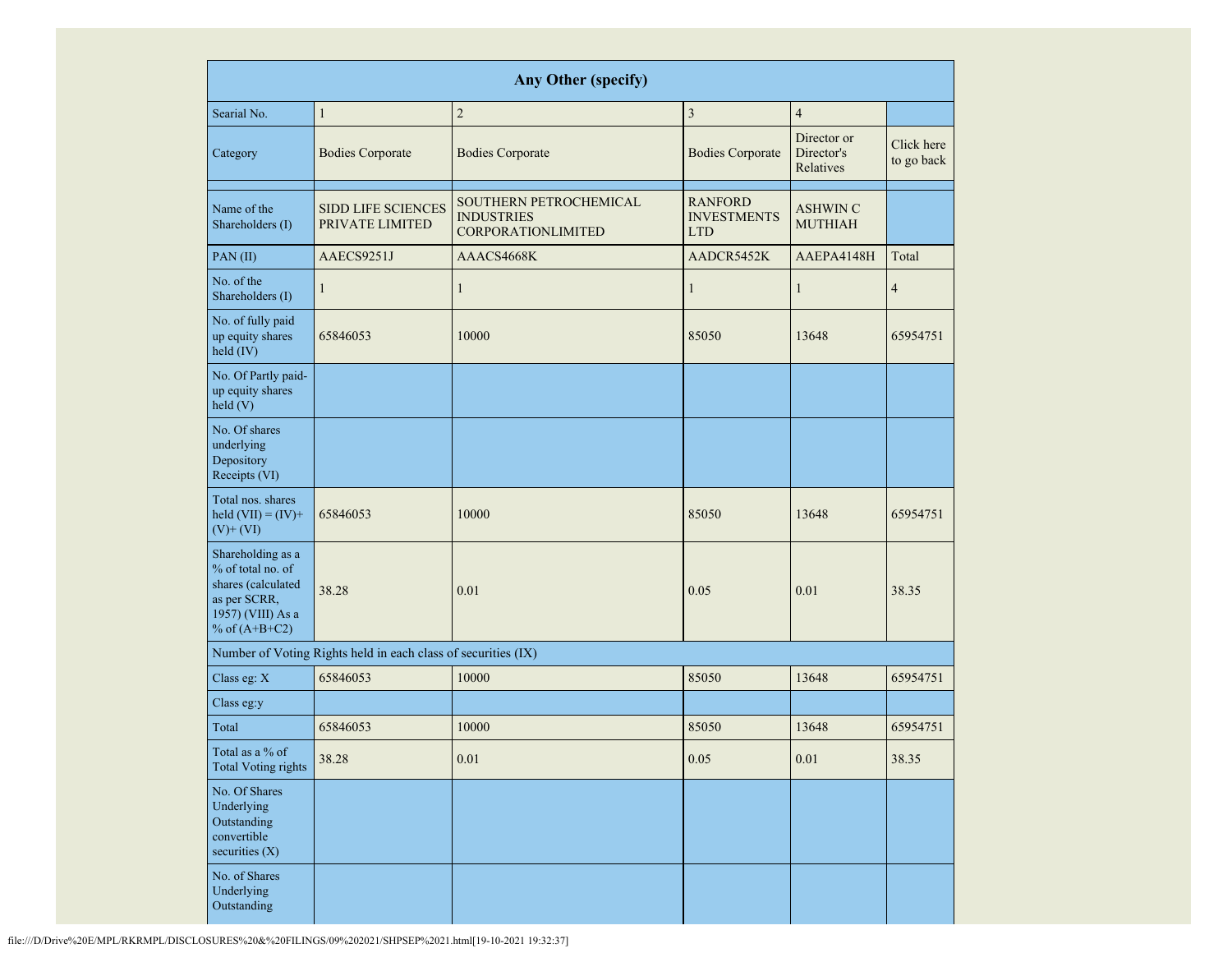| Warrants (Xi)                                                                                                                                                                      |                                                         |          |                |                |          |
|------------------------------------------------------------------------------------------------------------------------------------------------------------------------------------|---------------------------------------------------------|----------|----------------|----------------|----------|
| No. Of Shares<br>Underlying<br>Outstanding<br>convertible<br>securities and No.<br>Of Warrants $(X_i)$<br>(a)                                                                      |                                                         |          |                |                |          |
| Shareholding, as a<br>% assuming full<br>conversion of<br>convertible<br>securities (as a<br>percentage of<br>diluted share<br>capital) (XI)=<br>(VII)+(X) As a %<br>of $(A+B+C2)$ | 38.28                                                   | 0.01     | 0.05           | 0.01           | 38.35    |
| Number of Locked in shares (XII)                                                                                                                                                   |                                                         |          |                |                |          |
| No. (a)                                                                                                                                                                            |                                                         |          |                |                |          |
| As a % of total<br>Shares held (b)                                                                                                                                                 |                                                         |          |                |                |          |
|                                                                                                                                                                                    | Number of Shares pledged or otherwise encumbered (XIII) |          |                |                |          |
| No. (a)                                                                                                                                                                            |                                                         |          |                |                |          |
| As a % of total<br>Shares held (b)                                                                                                                                                 |                                                         |          |                |                |          |
| Number of equity<br>shares held in<br>dematerialized<br>form $(XIV)$                                                                                                               | 65846053                                                | 10000    | 85050          | 13648          | 65954751 |
| Reason for not providing PAN                                                                                                                                                       |                                                         |          |                |                |          |
| Reason for not<br>providing PAN                                                                                                                                                    |                                                         |          |                |                |          |
| Shareholder type                                                                                                                                                                   | Promoter                                                | Promoter | Promoter Group | Promoter Group |          |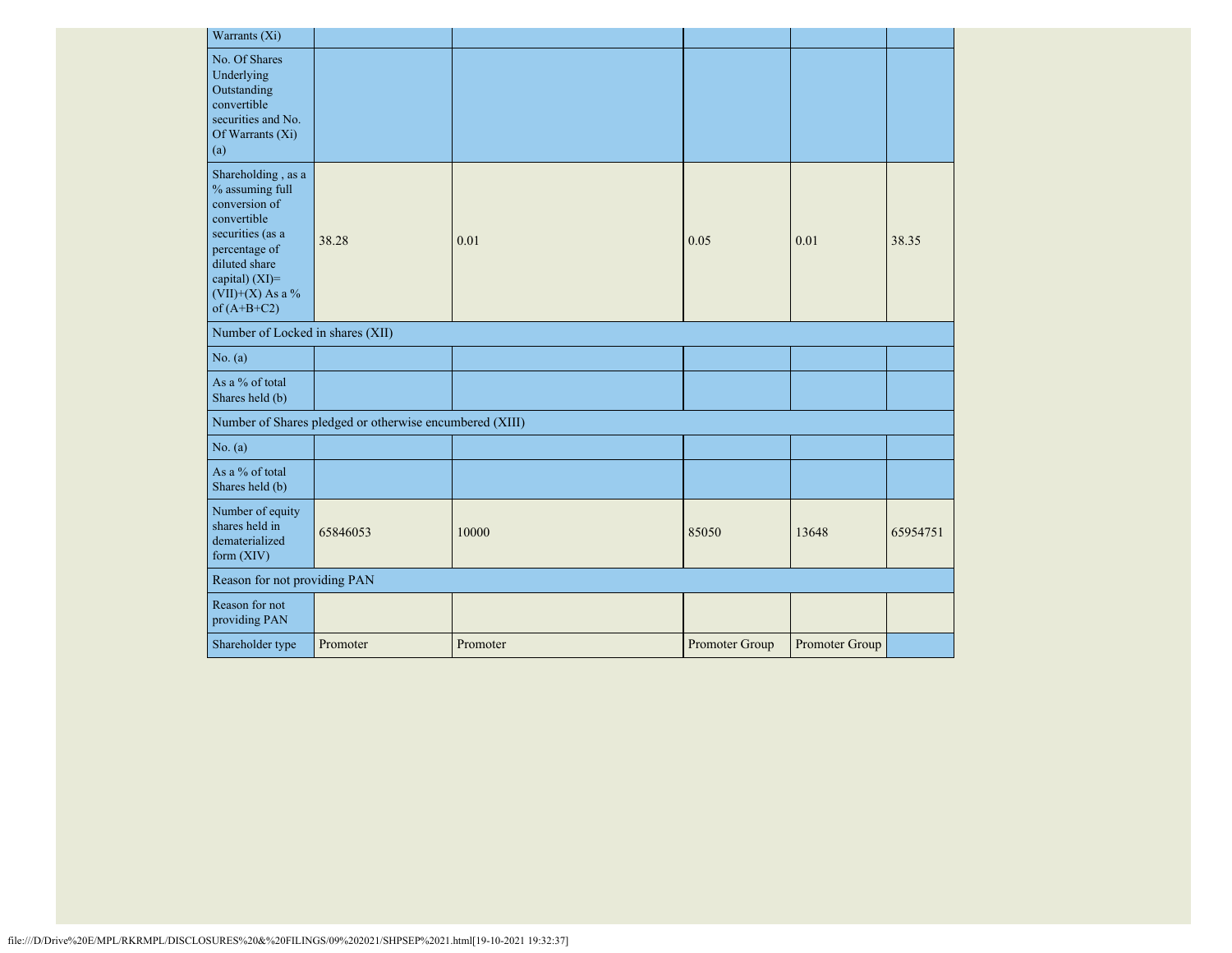| <b>Any Other (specify)</b>                                                                                           |                                                               |                            |                                           |                     |            |                         |                                     |
|----------------------------------------------------------------------------------------------------------------------|---------------------------------------------------------------|----------------------------|-------------------------------------------|---------------------|------------|-------------------------|-------------------------------------|
| Searial No.                                                                                                          | $\mathbf{1}$                                                  | $\overline{c}$             | $\overline{\mathbf{3}}$                   | $\overline{4}$      | 5          | 6                       | $\overline{7}$                      |
| Category                                                                                                             | Unclaimed or Suspense or<br><b>Escrow Account</b>             | <b>Bodies</b><br>Corporate | <b>Bodies Corporate</b>                   | Clearing<br>Members | <b>HUF</b> | <b>IEPF</b>             | Non-<br>Resident<br>Indian<br>(NRI) |
| Category / More<br>than 1 percentage                                                                                 | Category                                                      | Category                   | More than 1 percentage of<br>shareholding | Category            | Category   | Category                | Category                            |
| Name of the<br>Shareholders (I)                                                                                      |                                                               |                            | <b>Mercantile Ventures</b><br>Limited     |                     |            |                         |                                     |
| PAN(II)                                                                                                              |                                                               |                            | AAICM6095N                                |                     |            |                         |                                     |
| No. of the<br>Shareholders (I)                                                                                       | $\mathbf{1}$                                                  | 541                        | $\mathbf{1}$                              | 172                 | 1683       | $\overline{2}$          | 2418                                |
| No. of fully paid<br>up equity shares<br>held (IV)                                                                   | 95024                                                         | 7356211                    | 2497810                                   | 1418896             | 3132367    | 7237926                 | 3356091                             |
| No. Of Partly paid-<br>up equity shares<br>held(V)                                                                   |                                                               |                            |                                           |                     |            |                         |                                     |
| No. Of shares<br>underlying<br>Depository<br>Receipts (VI)                                                           |                                                               |                            |                                           |                     |            |                         |                                     |
| Total nos. shares<br>held $(VII) = (IV) +$<br>$(V)$ + $(VI)$                                                         | 95024                                                         | 7356211                    | 2497810                                   | 1418896             | 3132367    | 7237926                 | 3356091                             |
| Shareholding as a<br>% of total no. of<br>shares (calculated<br>as per SCRR,<br>1957) (VIII) As a<br>% of $(A+B+C2)$ | 0.06                                                          | 4.28                       | 1.45                                      | 0.82                | 1.82       | 4.21                    | 1.95                                |
|                                                                                                                      | Number of Voting Rights held in each class of securities (IX) |                            |                                           |                     |            |                         |                                     |
| Class eg: X                                                                                                          | 95024                                                         | 7356211                    | 2497810                                   | 1418896             | 3132367    | 7237926                 | 3356091                             |
| Class eg:y                                                                                                           |                                                               |                            |                                           |                     |            |                         |                                     |
| Total                                                                                                                | 95024                                                         | 7356211                    | 2497810                                   | 1418896             |            | 3132367 7237926 3356091 |                                     |
| Total as a % of<br><b>Total Voting rights</b>                                                                        | $0.06\,$                                                      | 4.28                       | 1.45                                      | 0.82                | 1.82       | 4.21                    | 1.95                                |
| No. Of Shares<br>Underlying<br>Outstanding<br>convertible<br>securities $(X)$                                        |                                                               |                            |                                           |                     |            |                         |                                     |
| No. of Shares                                                                                                        |                                                               |                            |                                           |                     |            |                         |                                     |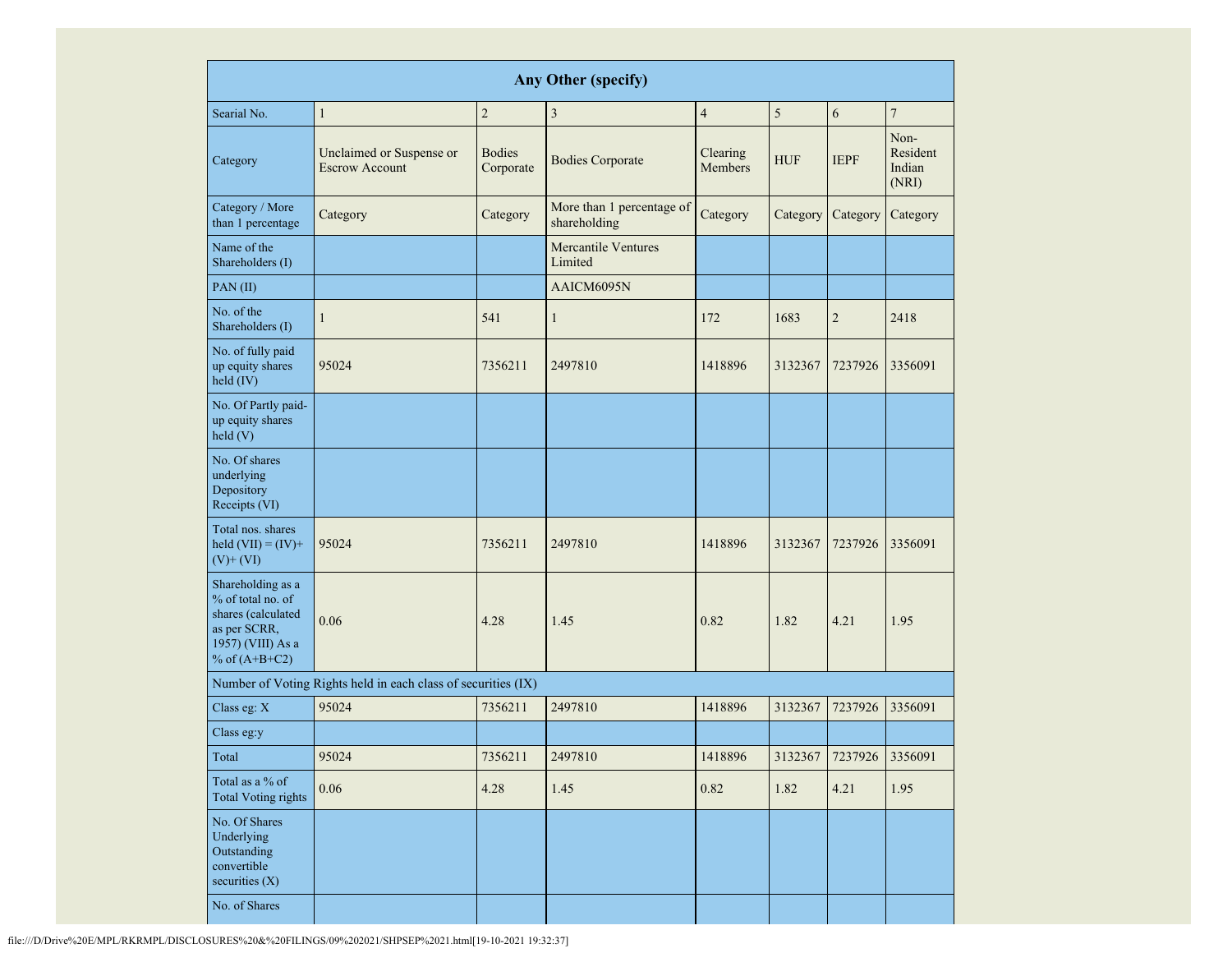| Underlying<br>Outstanding<br>Warrants (Xi)                                                                                                                                         |       |         |         |         |         |         |         |
|------------------------------------------------------------------------------------------------------------------------------------------------------------------------------------|-------|---------|---------|---------|---------|---------|---------|
| No. Of Shares<br>Underlying<br>Outstanding<br>convertible<br>securities and No.<br>Of Warrants (Xi)<br>(a)                                                                         |       |         |         |         |         |         |         |
| Shareholding, as a<br>% assuming full<br>conversion of<br>convertible<br>securities (as a<br>percentage of<br>diluted share<br>capital) (XI)=<br>(VII)+(X) As a %<br>of $(A+B+C2)$ | 0.06  | 4.28    | 1.45    | 0.82    | 1.82    | 4.21    | 1.95    |
| Number of Locked in shares (XII)                                                                                                                                                   |       |         |         |         |         |         |         |
| No. (a)                                                                                                                                                                            |       |         |         |         |         |         |         |
| As a % of total<br>Shares held (b)                                                                                                                                                 |       |         |         |         |         |         |         |
| Number of equity<br>shares held in<br>dematerialized<br>form $(XIV)$                                                                                                               | 95024 | 7201411 | 2497810 | 1418896 | 3132352 | 7237926 | 3066366 |
| Reason for not providing PAN                                                                                                                                                       |       |         |         |         |         |         |         |
| Reason for not<br>providing PAN                                                                                                                                                    |       |         |         |         |         |         |         |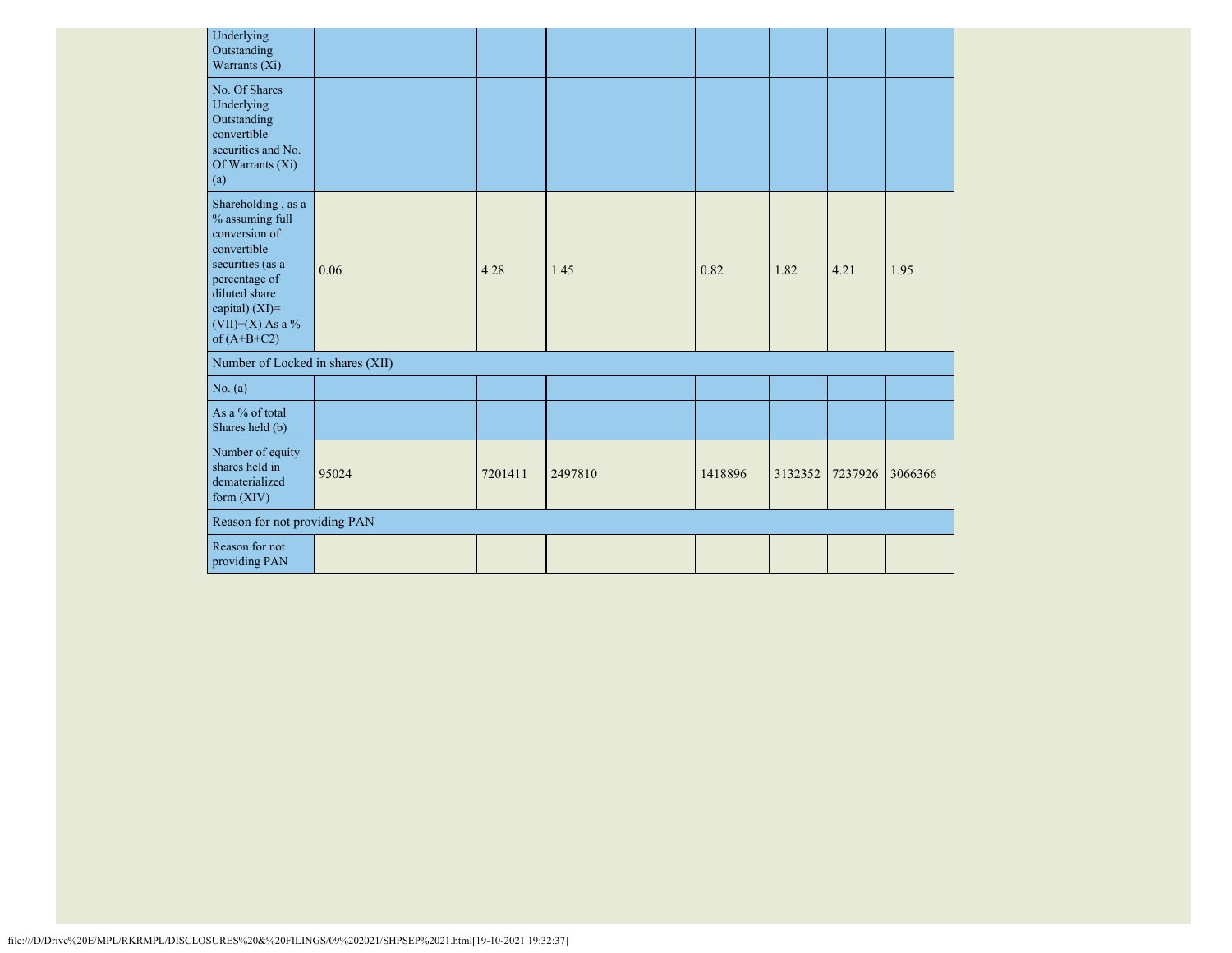| <b>Any Other (specify)</b>                                                                                           |                                                               |                                             |                       |  |  |  |
|----------------------------------------------------------------------------------------------------------------------|---------------------------------------------------------------|---------------------------------------------|-----------------------|--|--|--|
| Searial No.                                                                                                          | $\,8\,$                                                       | 9                                           |                       |  |  |  |
| Category                                                                                                             | <b>Trusts</b>                                                 | Foreign Portfolio Investor (Category - III) |                       |  |  |  |
| Category / More<br>than 1 percentage                                                                                 | Category                                                      | Category                                    |                       |  |  |  |
| Name of the<br>Shareholders (I)                                                                                      |                                                               |                                             | Click here to go back |  |  |  |
| PAN(II)                                                                                                              |                                                               |                                             | Total                 |  |  |  |
| No. of the<br>Shareholders (I)                                                                                       | $\overline{4}$                                                | $\mathbf{1}$                                | 4822                  |  |  |  |
| No. of fully paid<br>up equity shares<br>held (IV)                                                                   | 11640                                                         | 3300                                        | 22611455              |  |  |  |
| No. Of Partly paid-<br>up equity shares<br>held (V)                                                                  |                                                               |                                             |                       |  |  |  |
| No. Of shares<br>underlying<br>Depository<br>Receipts (VI)                                                           |                                                               |                                             |                       |  |  |  |
| Total nos. shares<br>held $(VII) = (IV) +$<br>$(V)$ + $(VI)$                                                         | 11640                                                         | 3300                                        | 22611455              |  |  |  |
| Shareholding as a<br>% of total no. of<br>shares (calculated<br>as per SCRR,<br>1957) (VIII) As a<br>% of $(A+B+C2)$ | 0.01                                                          | $\boldsymbol{0}$                            | 13.15                 |  |  |  |
|                                                                                                                      | Number of Voting Rights held in each class of securities (IX) |                                             |                       |  |  |  |
| Class eg: X                                                                                                          | 11640                                                         | 3300                                        | 22611455              |  |  |  |
| Class eg:y                                                                                                           |                                                               |                                             |                       |  |  |  |
| Total                                                                                                                | 11640                                                         | 3300                                        | 22611455              |  |  |  |
| Total as a % of<br>Total Voting rights                                                                               | $0.01\,$                                                      | $\boldsymbol{0}$                            | 13.15                 |  |  |  |
| No. Of Shares<br>Underlying<br>Outstanding<br>convertible<br>securities $(X)$                                        |                                                               |                                             |                       |  |  |  |
| No. of Shares<br>Underlying<br>Outstanding<br>Warrants (Xi)                                                          |                                                               |                                             |                       |  |  |  |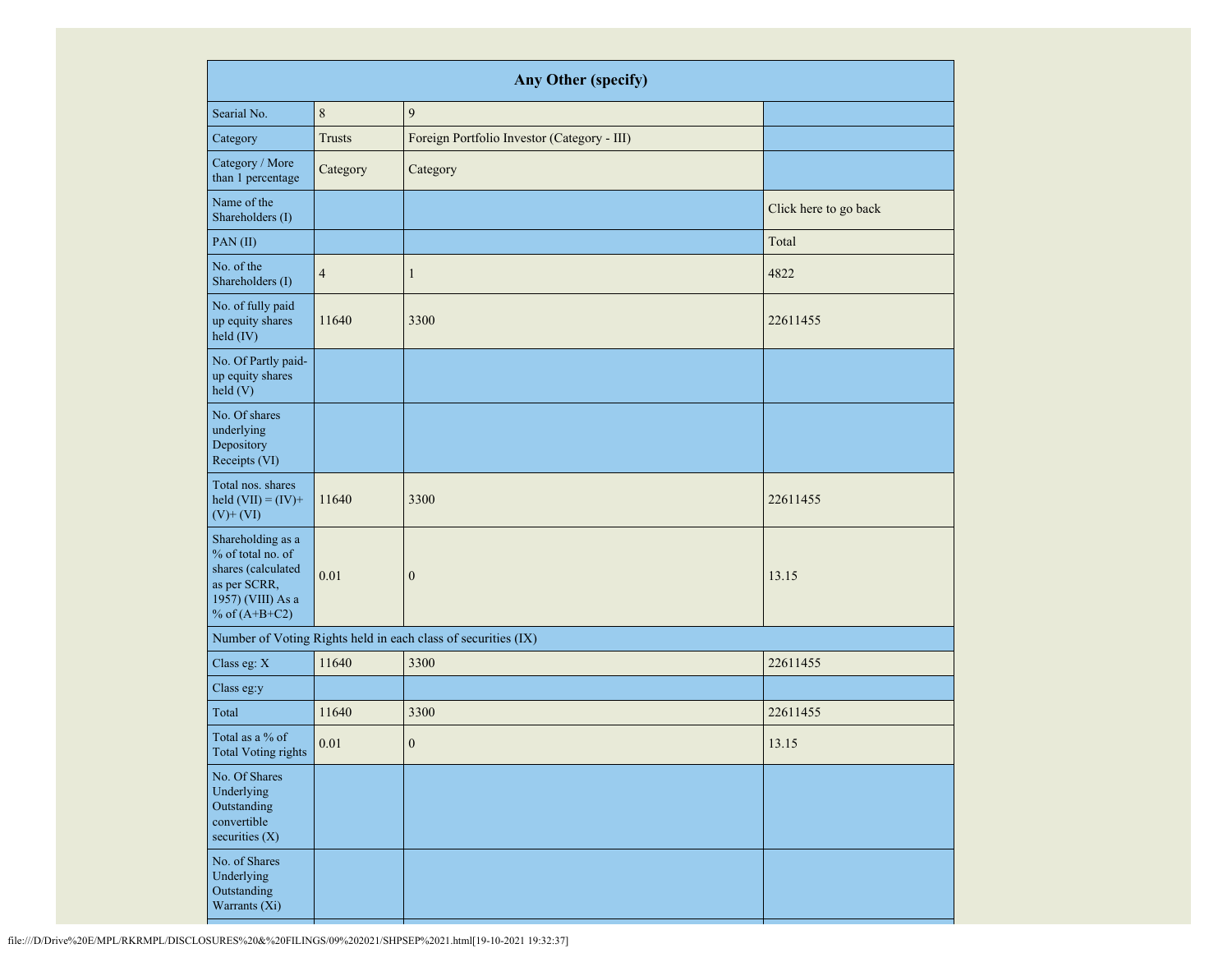| No. Of Shares<br>Underlying<br>Outstanding<br>convertible<br>securities and No.<br>Of Warrants (Xi)<br>(a)                                                                              |       |              |          |
|-----------------------------------------------------------------------------------------------------------------------------------------------------------------------------------------|-------|--------------|----------|
| Shareholding, as a<br>$\%$ assuming full<br>conversion of<br>convertible<br>securities (as a<br>percentage of<br>diluted share<br>capital) (XI)=<br>$(VII)+(X)$ As a %<br>of $(A+B+C2)$ | 0.01  | $\mathbf{0}$ | 13.15    |
| Number of Locked in shares (XII)                                                                                                                                                        |       |              |          |
| No. (a)                                                                                                                                                                                 |       |              |          |
| As a % of total<br>Shares held (b)                                                                                                                                                      |       |              |          |
| Number of equity<br>shares held in<br>dematerialized<br>form (XIV)                                                                                                                      | 11640 | 3300         | 22166915 |
| Reason for not providing PAN                                                                                                                                                            |       |              |          |
| Reason for not<br>providing PAN                                                                                                                                                         |       |              |          |